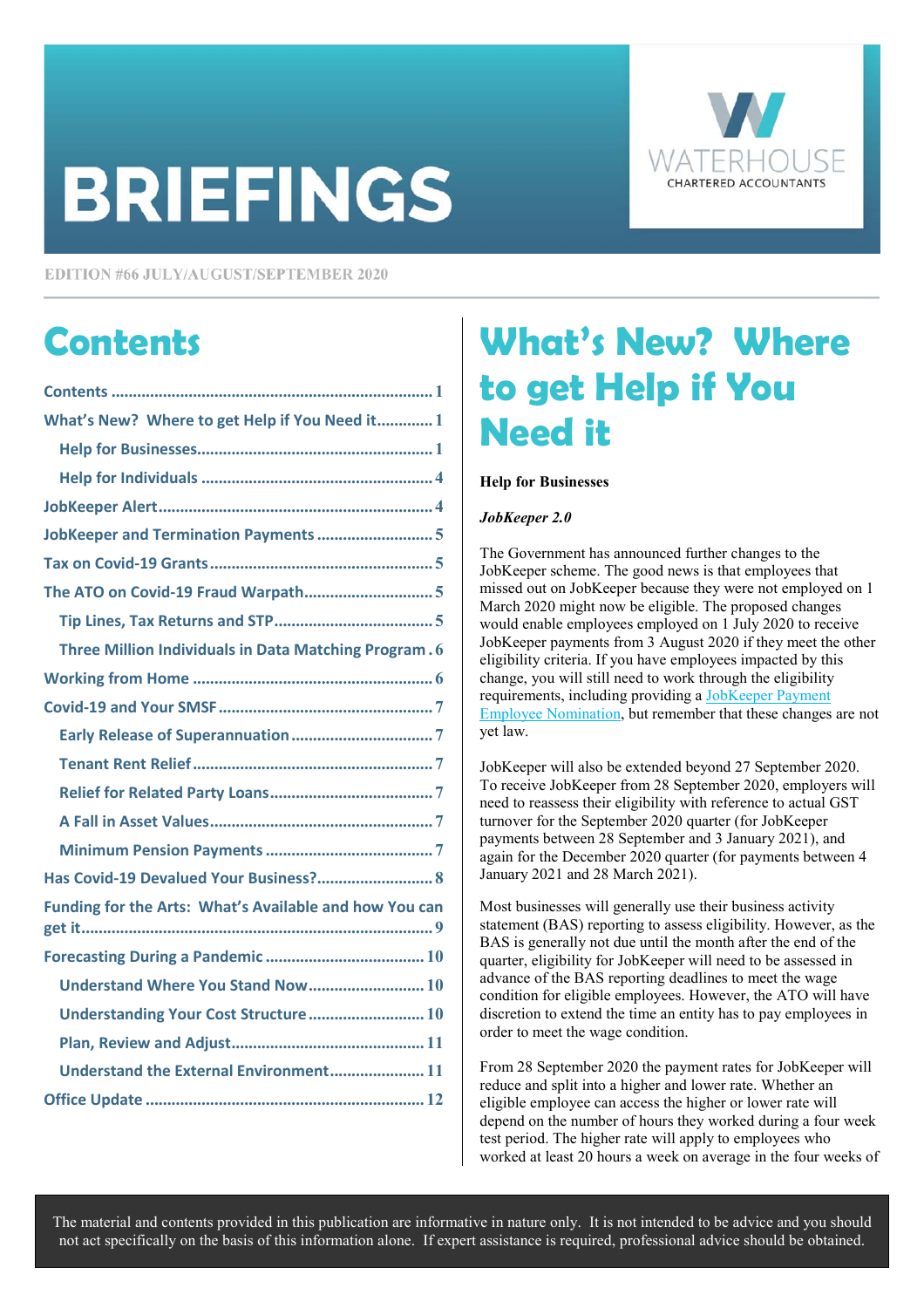

pay periods prior to either 1 March 2020 or 1 July 2020. Between 28 September 2020 and 3 January 2021, the higher rate is \$1,200 per fortnight, and \$750 for the lower rate. Between 4 January and 28 March 2021, the higher rate is \$1,000 per fortnight and \$650 for the lower rate.

| JobKeeper<br>Payment<br>Rate | 30/3/2020 to<br>27/9/2020 | $28/9/2020$ to<br>3/1/2021 | $4/1/2021$ to<br>28/3/2021 |
|------------------------------|---------------------------|----------------------------|----------------------------|
| $<$ 20 hours                 | \$1,500                   | \$1,200                    | \$1,000                    |
| $>20$ hours                  | \$1,500                   | \$750                      | \$650                      |

#### *Cashflow Boost Payments*

If your business received the first cashflow boost tranche, you will receive a further cashflow boost of the same amount for the June to September quarter. If you report quarterly, the cashflow boost will be paid in two equal payments for June and September. If you report monthly, the cashflow boost is provided in four equal payments.

The cashflow boost is applied to reduce any liabilities in the same reporting period with any excess amount being paid as a cash refund from the ATO.

#### *Support for Businesses Employing Apprentices and Trainees*

JobTrainer provides a 50% reimbursement to eligible employers for the cost of apprentice or trainee wages up to \$7,000 per quarter. Originally only for small businesses employing less than 20 employees, the subsidy recently expanded to include businesses with under 200 employees.

For small businesses (under 20 employees), the apprentice had to be employed on 1 March 2020 or on 1 July 2020 for claims after this date (claims are open now). For medium sized businesses (21-200 employees), the apprentice had to be employed on 1 July 2020 (claims open 1 October 2020). To access the subsidy, you will need to provide evidence of wages paid to the apprentice.

The subsidy is also accessible to larger employers employing apprentices let go by a small/medium business where that apprentice was eligible for the wage subsidy.

The subsidy is scheduled to end on 31 March 2021.

#### *State and Territory Based Support*

In addition to general waivers, reductions or rebates on some Government licensing and fees, each State and Territory has some form of support accessible to certain businesses impacted by Covid-19.

**Australian Capital Territory** 

| Support            | <b>Description</b>   | <b>Closes</b> |
|--------------------|----------------------|---------------|
| Rate deferrals     | Rate deferrals for   | 1 April 2021  |
|                    | commercial property  |               |
|                    | owners affected by   |               |
|                    | Covid-19             |               |
| <b>Payroll tax</b> | All ACT businesses   |               |
| deferral           | with Australia-wide  |               |
|                    | wages of up to \$10  |               |
|                    | million can apply to |               |
|                    | defer their 2020/21  |               |
|                    | payroll tax, until 1 |               |
|                    | July 2022            |               |

#### New South Wales

| <b>Support</b>           | Description            | <b>Closes</b> |
|--------------------------|------------------------|---------------|
| Payroll tax              | Option of deferring    |               |
| deferral                 | 2019/20 payroll tax    |               |
|                          | to October 2020.       |               |
|                          | Instalment plans can   |               |
|                          | be entered into after  |               |
|                          | October 2020.          |               |
|                          | Payroll tax threshold  |               |
|                          | has increased to \$1m  |               |
|                          | for 2020/21            |               |
| <b>Small business</b>    | Grants of between      | 16 August     |
| recovery grant           | \$500 and \$3,000 to   | 2020          |
|                          | help small business    |               |
|                          | re-open safely         |               |
| <b>Export assistance</b> | Up to $$10,000$ for up |               |
| grants                   | to $1,000$ eligible    |               |
|                          | small or medium        |               |
|                          | NSW export             |               |
|                          | businesses that have   |               |
|                          | experienced            |               |
|                          | disruptions to freight |               |
|                          | channels or            |               |
|                          | reductions in orders.  |               |
|                          | Opening soon           |               |

#### Northern Territory

| <b>Support</b>           | <b>Description</b>       | <b>Closes</b> |
|--------------------------|--------------------------|---------------|
| <b>Business hardship</b> | A package of             | 30 September  |
| package                  | concessions,             | 2020          |
|                          | including payroll tax    |               |
|                          | waiver or deferral,      |               |
|                          | council rates, utilities |               |
|                          | and rate concessions     |               |

#### **Head Office**

Suite 12 Level 3. **Gateway Building** 1 Mona Vale Road Mona Vale NSW 2103

#### **Sydney Office**

Suite 802 Level 8 23 O'Connell Street Sydney NSW 2000 T 02 8973 2222 admin@waterhouseca.com.au www.waterhouseca.com.au ABN 60 535 258 608

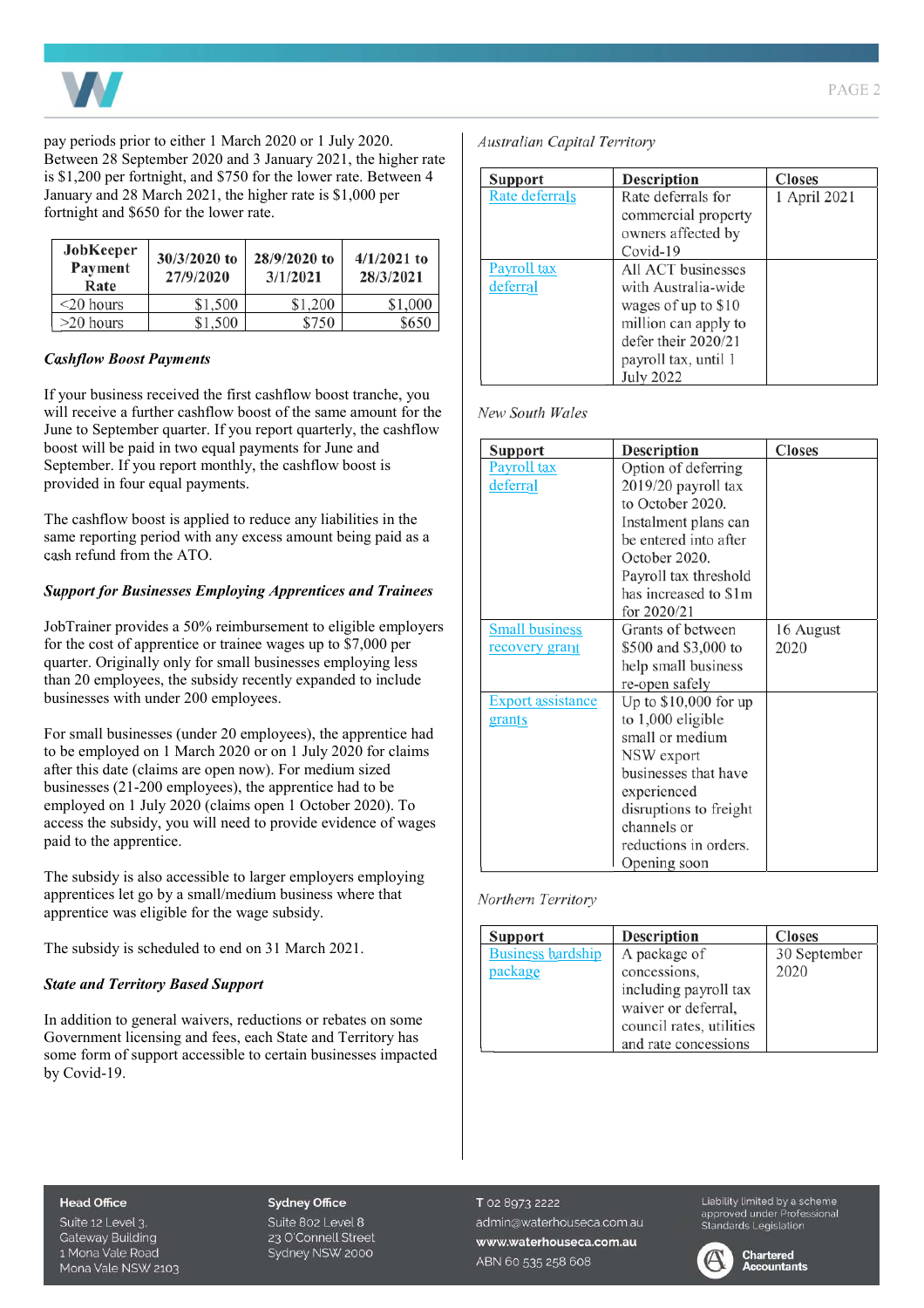

#### Queensland

| Support               | <b>Description</b>    | <b>Closes</b> |
|-----------------------|-----------------------|---------------|
| <b>Adaption grant</b> | Funding of up to      | When          |
|                       | \$10,000 for regional | allocation    |
|                       | micro and small       | exhausted     |
|                       | businesses to adapt   |               |
|                       | and sustain           |               |
|                       | operations            |               |
| Payroll tax relief    | Payroll tax deferrals | 31 December   |
|                       | for the 2020 calendar | 2020          |
|                       | vear                  |               |

South Australia

| Support      | <b>Description</b>     | <b>Closes</b> |
|--------------|------------------------|---------------|
| Support when | A range of grants and  | Generally 31  |
| employing    | support when you       | August 2020   |
| apprentices  | hire an apprentice -   |               |
|              | up to \$5,000 for      |               |
|              | hiring an apprentice,  |               |
|              | \$1,500 on equipment   |               |
|              | reimbursement and      |               |
|              | up to $$5,200$ off the |               |
|              | Group Training         |               |
|              | Organisation charge-   |               |
|              | out rate               |               |

#### Tasmania

| Support               | <b>Description</b>     | <b>Closes</b> |
|-----------------------|------------------------|---------------|
| <b>Small business</b> | Grants of up to        | 24 August     |
| sustainability        | \$5,000 for businesses | 2020          |
|                       | with fewer than 20     |               |
|                       | employees to re-open   |               |
|                       | and re-build           |               |

#### Victoria

| Support                 | <b>Description</b>    | <b>Closes</b> |
|-------------------------|-----------------------|---------------|
| <b>Business support</b> | One-off grant of      | 14 September  |
| fund                    | \$10,000 for          | 2020          |
|                         | employers in          |               |
|                         | metropolitan          |               |
|                         | Melbourne and         |               |
|                         | Mitchell Shire and    |               |
|                         | \$5,000 in regional   |               |
|                         | local government      |               |
|                         | areas                 |               |
| <b>Regional tourism</b> | Up to \$225 per night | 19 August     |
| accommodation           | up to a maximum of    | 2020          |
| support                 | \$1,125 per bookable  |               |
|                         | accommodation for     |               |
|                         | cancelled bookings    |               |
|                         | during stage three    |               |
|                         | restrictions          |               |

#### **Head Office**

Suite 12 Level 3. Gateway Building<br>1 Mona Vale Road Mona Vale NSW 2103

#### **Sydney Office**

Suite 802 Level 8<br>23 O'Connell Street<br>Sydney NSW 2000

| <b>CBD</b> business | \$20m fund for CBD        |  |
|---------------------|---------------------------|--|
| support fund        | businesses. No            |  |
|                     | details available as      |  |
|                     | yet, but register your    |  |
|                     | interest                  |  |
| Night-time          | \$30m fund for            |  |
| economy support     | hospitality               |  |
|                     | businesses. No            |  |
|                     | details available as      |  |
|                     | yet, but register your    |  |
|                     | interest                  |  |
| Payroll tax         | <b>Businesses</b> with    |  |
| deferrals           | payrolls up to \$10m      |  |
|                     | can defer their           |  |
|                     | liabilities for the first |  |
|                     | half of the $2020/21$     |  |
|                     | financial year            |  |
| Payroll tax         | Eligible businesses       |  |
| refunds             | can claim an              |  |
|                     | emergency tax relief      |  |
|                     | fund of payroll tax       |  |
|                     | already paid in the       |  |
|                     | 2019/20 financial         |  |
|                     | year                      |  |

#### Western Australia

| Support             | <b>Description</b>     | <b>Closes</b> |
|---------------------|------------------------|---------------|
| International       | Matched funding of     | 12 August     |
| competitiveness     | between \$50,000 and   | 2020          |
| co-investment       | \$100,000 for existing |               |
|                     | exporters (under 200   |               |
|                     | employees) of food,    |               |
|                     | beverages and          |               |
|                     | services into Asia     |               |
| Payroll tax relief  | The tax-free           |               |
|                     | threshold increased to |               |
|                     | \$1m on 1 July 2020.   |               |
|                     | Automatic grants of    |               |
|                     | \$17,500 are being     |               |
|                     | paid to employers      |               |
|                     | with annual            |               |
|                     | Australian taxable     |               |
|                     | wages of more than     |               |
|                     | \$1m and up to \$4m in |               |
|                     | 2018/19                |               |
| <b>Support when</b> | A one-off payment of   | 30 June 2021  |
| employing           | \$6,000 for an         |               |
| apprentices         | apprentice and         |               |
|                     | \$3,000 for a trainee  |               |
|                     | employed from 1 July   |               |
|                     | 2020                   |               |
| Incentive to        | Incentive of up to     |               |
| employee            | \$8,500 for employing  |               |
| apprentices         | an apprentice/trainee  |               |
|                     | from 1 July 2019       |               |

T 02 8973 2222 admin@waterhouseca.com.au www.waterhouseca.com.au ABN 60 535 258 608



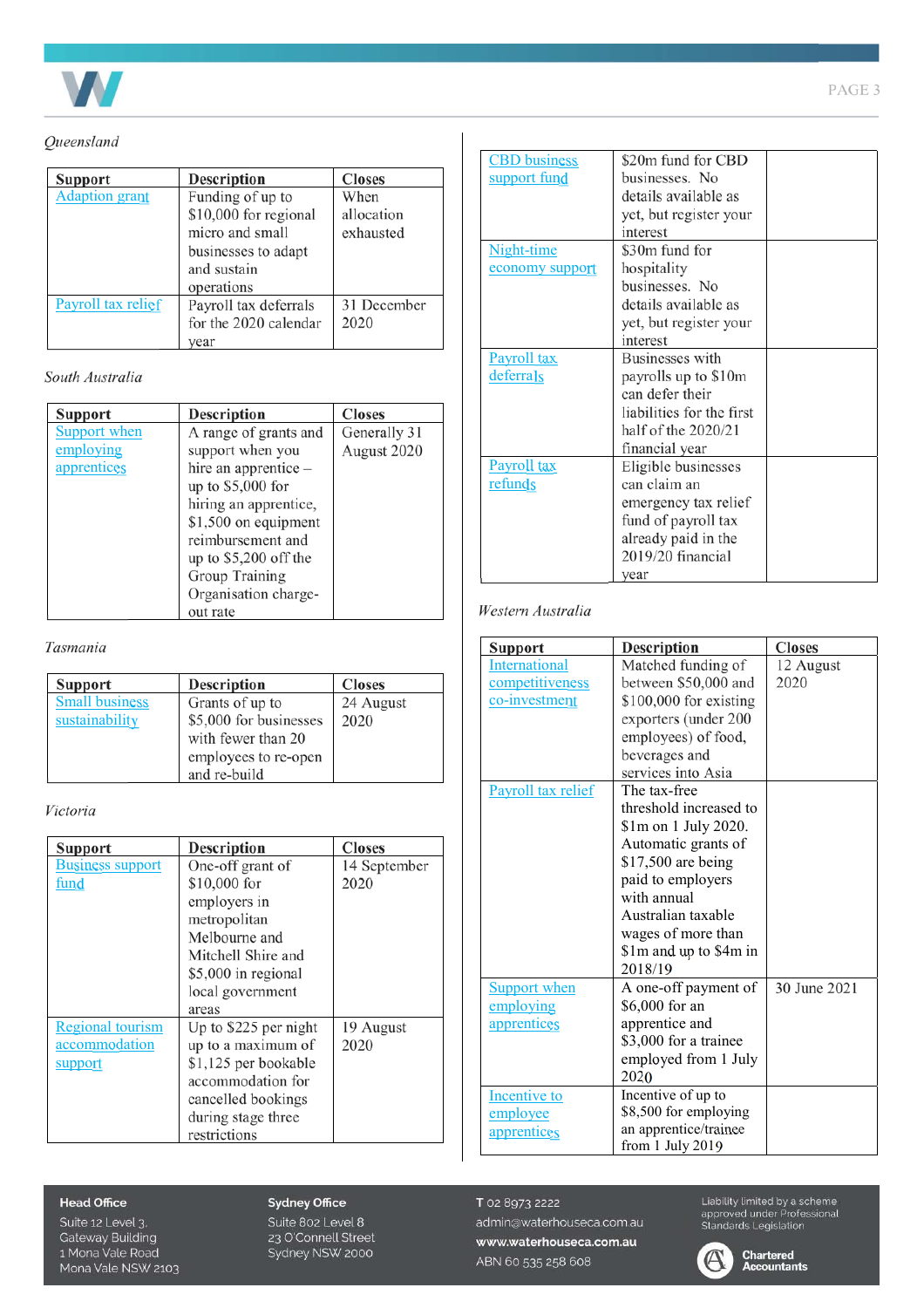

| <b>Local capability</b> | Fund to increase        | 30 June 2021 |
|-------------------------|-------------------------|--------------|
| fund                    | capability of SMEs      |              |
|                         | for planning,           |              |
|                         | improvements to         |              |
|                         | internal                |              |
|                         | infrastructure, plant   |              |
|                         | and equipment and       |              |
|                         | training. Current       |              |
|                         | rounds include cost     |              |
|                         | recovery for: PPE       |              |
|                         | manufacturing (up to    |              |
|                         | \$500,000); feasibility |              |
|                         | (up to $$20,000$ ); and |              |
|                         | general recovery and    |              |
|                         | growth (up to           |              |
|                         | \$100,000) for supply   |              |
|                         | to certain industries   |              |

#### **Help for Individuals**

Services Australia has an onlin[e payment guide t](https://www.servicesaustralia.gov.au/individuals/subjects/payments-and-services-during-coronavirus-covid-19/if-you-need-payment#guide)hat guides you through the payments available if you are impacted by Covid-19 and what you might be able to access.

#### *Pandemic Leave Disaster Payment for Victoria*

If you have to self-isolate or quarantine at home because of Covid-19 or are caring for someone who is and cannot earn an income as a result, you might be eligible for a \$1,500 payment.

#### *Tightening of Access to Income Support*

From 25 September 2020, the assets test and the liquid assets waiting period (which applies to those with assets such as cash savings worth over \$5,500 for singles or \$11,000 for singles with children and partnered people) will be reintroduced for access to income support payments.

In addition, partner income testing will resume from 25 September 2020 albeit with higher thresholds than those pre-Covid-19. That is, you will not be eligible for income support if you are not earning an income, but your partner earns \$3,086.11 per fortnight or \$80,238.89 per annum.

Job seeking requirements that were suspended from 24 March 2020 have been introduced from 9 June 2020. Some leniency has been provided for Victorians if you maintain contact with your employment service provider.

#### *Coronavirus Supplement*

The Coronavirus supplement will continue, albeit on a reduced rate of \$250 per fortnight (from \$550) from 25 September until 31 December 2020 for eligible individuals.

| 27/4/2020 to 24/9/2020  | \$550 per fortnight |
|-------------------------|---------------------|
| 25/9/2020 to 31/12/2020 | \$250 per fortnight |

#### *Early Access to Superannuation*

Figures from the Australian Prudential Regulation Authority show that over \$30 billion has been taken from superannuation to date under hardship provisions. If you are an Australian citizen or permanent resident and New Zealand citizen, you can apply to release up to \$10,000 of your superannuation between 1 July 2020 and 31 December 2020 if you were made redundant, your working hours have been reduced by more than 20%, **and you have been adversely financially impacted by Covid-19**. If you are not in financial hardship you should not access your superannuation. The application process through myGov is a self-assessment process that you are responsible for. Penalties of up to \$12,000 may apply for providing false or misleading information.

Some financial institutions are reporting that early access to superannuation will be a factor taken into account for those seeking to apply for loans – lenders may interpret early access as meaning that you are unable to meet your commitments and or are insolvent, and this is likely to impact on your credit worthiness.

### **JobKeeper Alert**

**With the employee test date for JobKeeper moved to 1 July 2020, some additional employees might have become eligible for JobKeeper. The August JobKeeper monthly business declaration is due by 14 September 2020, and is different to the previous form as it covers three JobKeeper fortnights. Employers need to ensure that they identify all additional employees who could be eligible for JobKeeper to ensure that they comply with the "one in, all in" principle and that they meet the nomination requirements.** 

To receive JobKeeper from 28 September 2020, employers need to reassess their eligibility with reference to actual GST turnover for the September 2020 quarter (for JobKeeper payments between 28 September to 3 January 2021), and again for the December 2020 quarter (for payments between 4 January 2021 to 28 March 2021). However, we are still waiting on the rules relating to these periods to be released.

 $PAGFA$ 

#### Suite 12 Level 3. **Gateway Building** 1 Mona Vale Road Mona Vale NSW 2103

**Head Office** 

#### **Sydney Office**

Suite 802 Level 8 23 O'Connell Street Sydney NSW 2000

T 02 8973 2222 admin@waterhouseca.com.au www.waterhouseca.com.au ABN 60 535 258 608

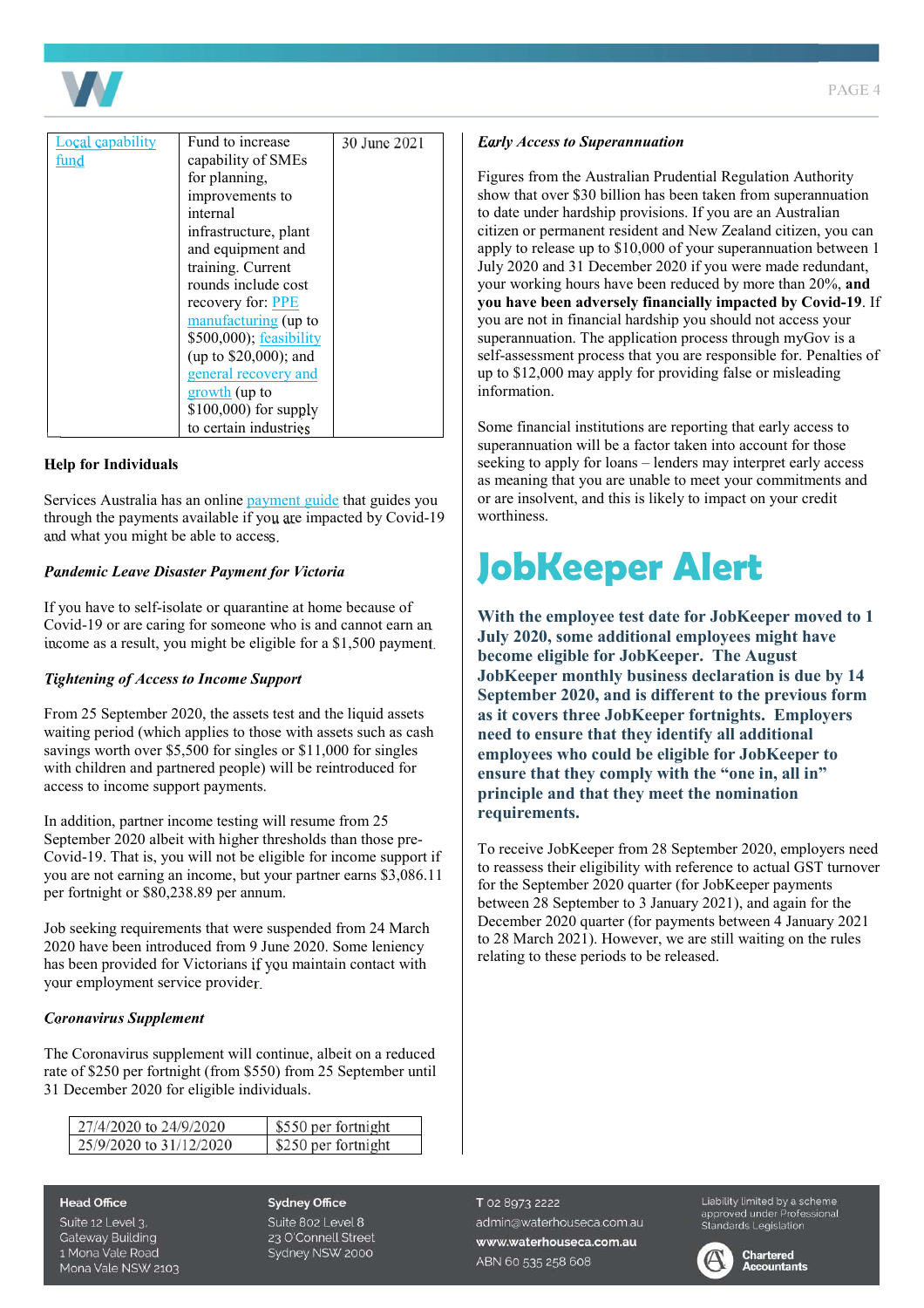

## **JobKeeper and Termination Payments**

**An employment termination payment (ETP) is a lump sum payment made to an employee when their job is terminated. ETPs are generally made up of unused personal/carer's leave or unused rostered days off, payment in lieu of leave, genuine redundancy payments, etc.** 

For some employers, JobKeeper will not be enough to keep the employee employed. If you do need to let staff go, the ATO has stated that from JobKeeper fortnights from 8 June until the end of the scheme, ETPs cannot be included as part of the \$1,500 an employer needs to pay to eligible employees to access JobKeeper payments.

If any JobKeeper payments include an ETP to a terminated employee between 30 March 2020 and 7 June 2020, the ATO has stated that it will not recover an overpayment.

### **Tax on Covid-19 Grants**

**Question: my business received a grant from the State Government. Do I pay tax on it?** 

#### **The short answer: probably.**

**Income tax** - grants are likely to be taxable unless they are specifically excluded from tax.

If the grant relates to your continuing business activities, then it is likely to be included in assessable income for income tax purposes. The position can be different in cases where the payment is made so that the entity can commence a new business or cease carrying on a business.

**GST -** Government grants are not generally subject to GST unless the grant is for a supply of something. The ATO has indicated that the Cashflow Boost and JobKeeper payments are not subject to GST; this seems to be on the basis that they are not consideration for a supply.

Normally, we look at whether the entity has to do something to obtain the payment/grant. This could include entering into an agreement to do something or refrain from doing something. If

not, there will not generally be any GST because no supply is or has been made.

**JobKeeper turnover calculations** - if GST does not apply to the grant, then it should not be included in the decline in turnover test for the initial phase of JobKeeper or the GST turnover figures that are reported to the ATO on a monthly basis by entities that are participating in JobKeeper.

The exception is the university sector where core Commonwealth Government financial assistance provided is included in the JobKeeper turnover tests.

### **The ATO on Covid-19 Fraud Warpath**

**We always knew that a Government scheme swiftly distributing cash during a crisis was going to come with equally swift compliance and review measures, particularly when eligibility was self-assessed. Two major ATO initiatives are searching out fraud and schemes designed to take advantage of the Government's Coronavirus Economic Response Package.** 

#### **Tip Lines, Tax Returns and STP**

The tip line, tax returns and single touch payroll (STP) are just a few of the data sources the ATO is using to identify "inappropriate behaviour."

The tip line has already delivered its first target with the very public outing in the *Australian Financial Review* of The Australian Comfort Group, which owns SleepMaker and Dunlop Foams, for an alleged scheme to deliberately depress monthly revenue to qualify for up to \$11 million in wage subsidies. Internal emails allegedly from an employee who has also lodged a claim under the Fair Work Act against the manufacturer appear to demonstrate an internal effort to push invoicing to other periods. The Australian Comfort Group have vehemently denied any wrongdoing.

Tips from employees about their employer's efforts to manipulate revenue to meet the JobKeeper eligibility criteria is not hard to find. The ATO's community forum notes one respondent who states:

*"My employer is defrauding the ATO and is set to receive close to \$1 million in JobKeeper payments which the company is certainly not eligible for as the company has not had a 30% decline in sales. The company has already received the first payment relating to the month of April in JobKeeper from the ATO.* 

#### **Head Office**

Suite 12 Level 3. **Gateway Building** 1 Mona Vale Road Mona Vale NSW 2103

#### **Sydney Office**

Suite 802 Level 8 23 O'Connell Street Sydney NSW 2000

T 02 8973 2222 admin@waterhouseca.com.au www.waterhouseca.com.au ABN 60 535 258 608

Liability limited by a scheme approved under Professional<br>Standards Legislation



**Chartered Accountants**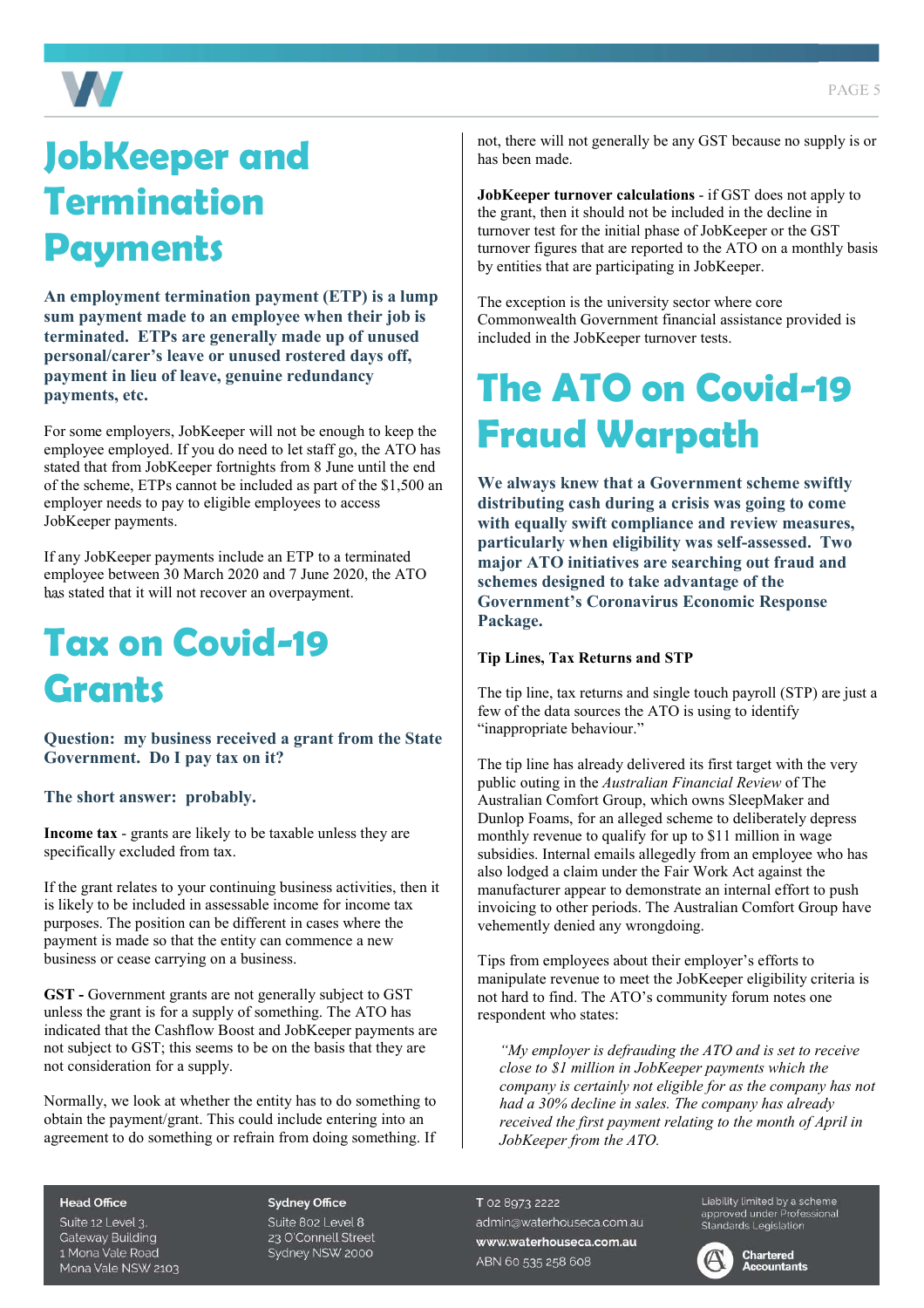

*The director of the company is emailing employees constantly to stop invoicing, change invoice dates, make sure the company shows a 30% fall in sales compared to the same period in 2019, to keep him updated each week on sales to not exceed the 30% fall, how much will the company receive, when the funds are received to shift them into offset accounts immediately. It just goes on and on. I have copies of the emails from the company director giving instructions on how to create this fraud so the company meets the eligibility criteria."* 

The ATO has noted that it has received intelligence on a number of schemes circulating, one of which is the withdrawal of money from superannuation and re-contributing it to get a tax deduction.

ATO Deputy Commissioner Will Day said that "Not only is this not in the spirit of the measure (which is designed to assist those experiencing hardship), severe penalties can be applied to tax avoidance schemes or those found to be breaking the law. If someone recommends something like this that seems too good to be true, well, it probably is."

The ATO has made its targets clear. For JobKeeper, these include ensuring that:

- Entities meet the eligibility requirements in relation to business income.
- Entities are claiming for eligible employees.
- Eligible business participants are correctly making claims.
- Entities are not manipulating their turnover in order to satisfy the decline in turnover test.

For the early release of superannuation measure, behaviours attracting ATO attention include:

- Applying when there is no change to your regular salary, wage or employment information.
- Artificially arranging your affairs to meet the eligibility criteria.
- Making false statements or fraudulent attempts to meet the eligibility criteria.
- Withdrawing and re-contributing superannuation for a tax advantage – this could not only trigger anti-avoidance rules, but also result in additional taxes and impact your eligibility for a superannuation co-contribution.

Where individuals have not met the early access measures hardship eligibility criteria, the ATO has stated that fines of up to \$12,000 will apply for each false and misleading statement made. In addition, where a scheme has been entered into to obtain a tax benefit, such as claiming a tax deduction for recontributing superannuation withdrawn under the early release measures, Part IVA may apply. That is, the ATO is actively looking for individuals who have utilised the early release measures when they did not need it, then recontributing all or

part of the superannuation for the purpose of claiming a tax deduction.

For the cashflow boost, the ATO is looking for schemes designed to:

- Artificially restructure businesses to gain access to the cashflow boost.
- Artificially changing the character of payments to salary or wages to maximise the cashflow boost.
- Inflating reported withholding amounts to maximise the cashflow boost.
- Resurrecting dormant entities or phoenixing.
- Making false statements or fraudulent attempts to create an entitlement.

Have you genuinely made a mistake? The ATO has stated that if you work with them, and the mistake is genuine, they will give you the support you need, without the worry of accruing a debt, repaying money or getting penalised.

#### **Three Million Individuals in Data Matching Program**

In a massive data matching program, the ATO and Services Australia will share the records of approximately three million individuals to ensure that those accessing benefits are eligible to receive them.

For those who access their superannuation early under the Covid-19 measures, Services Australia will verify their eligibility where they have indicated that they are eligible for the JobSeeker payment, parenting payment, special benefit, youth allowance or the farm household allowance.

The program will review the records of those applying for early access between 19 April 2020 and 24 September 2020.

The records of 45,000 prisoners in State and Territory correctional facilities are also being compared against applications for JobKeeper, temporary early access to superannuation and the eligibility criteria for cashflow boost to confirm appropriate access. The records gathered will cover the period from 1 March 2020 to 27 September 2020.

### **Working from Home**

**"During lockdown, I've had to work from home. I've set up a full home office with paintings, plants, a desk, computer equipment, a water tower and a sculpture. I presume I can claim everything I've purchased for this office and claim part of my mortgage and running costs?"** 

In general, home office expenses are designed for those who run their business out of home. If you are merely working from

#### **Head Office**

Suite 12 Level 3. **Gateway Building** 1 Mona Vale Road Mona Vale NSW 2103

#### **Sydney Office**

Suite 802 Level 8 23 O'Connell Street Sydney NSW 2000

T 02 8973 2222 admin@waterhouseca.com.au www.waterhouseca.com.au ABN 60 535 258 608

Liability limited by a scheme Eldbritty immedially a Scribting<br>approved under Professional<br>Standards Legislation



### **Accountants**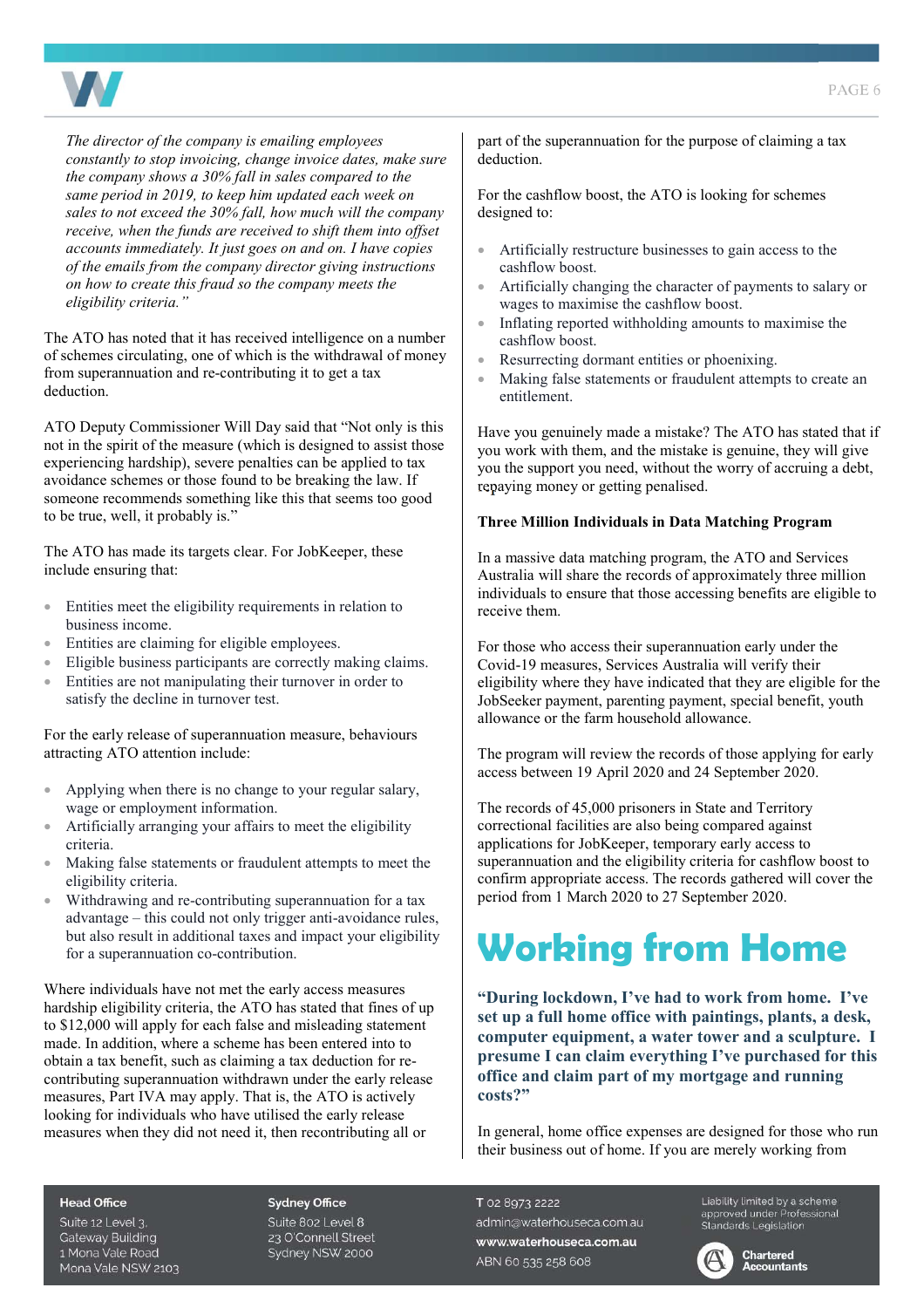

home and not running a business at home, then it is unlikely you will be able to claim occupancy expenses such as mortgage interest or rent. Keep in mind that if you claim occupancy costs, this will impact on your access to the CGT main residence exemption.

The water cooler is unlikely to be deductible as food and drink is considered to be private in nature. The items that beautify your office will generally only be deductible if they are displayed in open viewing areas in premises used for income producing purposes, including reception areas, waiting rooms and foyers.

If you are working from home and have set up a home office for this purpose, you can claim a deduction for your expenses based on the 80 cents per hour short cut method, the 52 cents per hour method (which excludes phone, internet or the decline in value of equipment which are all claimed separately) or the actual method.

### **Covid-19 and Your SMSF**

**Covid-19 has had an impact on many self-managed superannuation funds (SMSFs). We look at the key issues.** 

#### **Early Release of Superannuation**

When a member of your fund wants to access up to \$10,000 of their superannuation early under the Covid-19 measures, there are some additional steps that trustees need to take. Trustees will need to ensure their deed allows for early release, the member has met the eligibility criteria for release and ensure that no funds have been released until the release authority from the ATO has been received. This will be a 2019/20 audit area of focus.

#### **Tenant Rent Relief**

Setting rent for a tenant that is less than market value in an SMSF is usually a breach of superannuation laws. If the rental relief is provided to a related party, then the situation can become trickier as the difference between the rent charged and the market value can amount to a loan and potentially put the fund in breach of the in-house asset rules.

However, to manage Covid-19 rent reductions for SMSF landlords, the ATO has stated that for the 2019/20 and 2020/21 financial years it will not take action where the rental relief is provided on arms-length terms. That is, if the relief is in line with the National Cabinet Mandatory Code of Conduct for commercial leasing principles, has a set timeframe to it and the reason for the relief and the relief provided is documented.

#### **Relief for Related Party Loans**

If your SMSF has a limited recourse borrowing arrangement in place with a related party, and that related party provides repayment relief, this would ordinarily be a breach of the superannuation rules. The ATO, however, will accept the relief if it is provided on reasonable terms similar to commercial banks (see th[e Australian Banking Association's website f](https://www.ausbanking.org.au/banks-enter-phase-two-on-covid-19-deferred-loans/)or comparison), the relief and the reasons for it is documented and is for a set period of time.

#### **A Fall in Asset Values**

If the assets of your SMSF have fallen in value, you should consider whether the current asset allocation is consistent with the fund's investment strategy, and if the long-term goals of the fund continue to be met.

If you need to sell assets and make a capital loss, such as a loss on residential real estate, this loss can be offset against any capital gains. If the capital loss exceeds any gains, this loss can be carried forward and applied against future capital gains.

No deductions are available for unrealised gains (a fall in value for assets the fund continues to own).

#### **Minimum Pension Payments**

For funds drawing a pension, minimum drawdown rates for the  $2019/20$  and  $2020/21$  years have been halved.

| Age        | <b>Default Minimum</b><br><b>Drawdown Rates</b> | 2019/20 and<br>2020/21<br><b>Reduced Rates</b> |
|------------|-------------------------------------------------|------------------------------------------------|
| Under 65   | $4\%$                                           | $2\%$                                          |
| 65-74      | $5\%$                                           | 2.5%                                           |
| 75-79      | 6%                                              | 3%                                             |
| 80-84      | 7%                                              | 3.5%                                           |
| 85-89      | 9%                                              | 4.5%                                           |
| 90-94      | 11%                                             | 5.5%                                           |
| 95 or more | 14%                                             | $7\%$                                          |

#### **Head Office**

Suite 12 Level 3. **Gateway Building** 1 Mona Vale Road Mona Vale NSW 2103

#### **Sydney Office**

Suite 802 Level 8 23 O'Connell Street Sydney NSW 2000 T 02 8973 2222 admin@waterhouseca.com.au www.waterhouseca.com.au ABN 60 535 258 608

Liability limited by a scheme approved under Professional<br>Standards Legislation



#### **Chartered Accountants**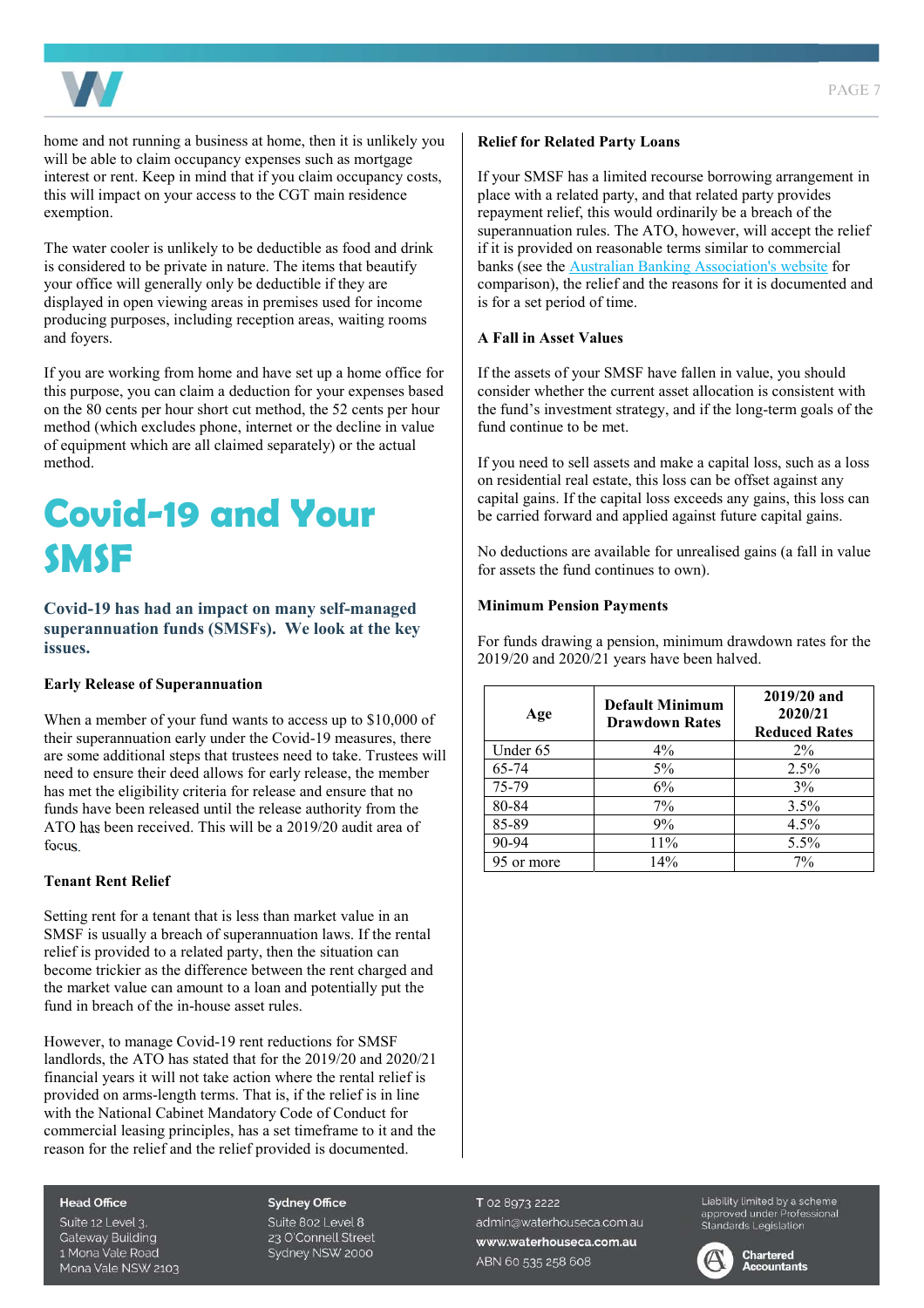

### **Has Covid-19 Devalued Your Business?**

#### **If you are selling your business, merging, acquiring or inviting in new investors, you need to understand the value of your business. But to what degree does the pandemic impact on value? Should you discount or hold firm to pre-Covid-19 performance on the basis that "we're going to come out of it eventually"?**

Fair market value is the price that would be negotiated in an open market between a knowledgeable, willing, but not too anxious buyer and a knowledgeable, willing, but not too anxious seller dealing at arm's length within a reasonable timeframe. Value and price may not be the same thing. The price you are offered (or offer) will often depend on the anxiousness of the parties. For example, a seller that does not need to sell where the business being sold adds synergy value to the purchaser may look to obtain a premium on value. And even where a quick sale is required it may not be discounted if the liquidated asset value of the business remains high (i.e. the assets of the business are worth more broken up and sold off than as a whole).

However, to understand the value of a business, the pandemic necessitates a depth of investigation beyond the norm. You cannot simply ignore the pandemic and rely on pre-pandemic performance and financials, even if you are enthusiastic about the future. Previously, anyone looking to buy or sell a business would likely analyse the past three years' trading figures to help determine a value, but this historical analysis may no longer present an accurate picture. For some businesses, history is no longer a reliable predictor of fair value.

The Government controls put in place to contain Covid-19 transmission - closures, social distancing, border and travel restrictions - have a material economic impact. Closures and distancing impact in different ways and need to be considered at both an industry sector and individual business level. Government stimulus packages may also be providing abnormal short-term outcomes.

For some businesses, the operating and financial impact is material, and this may flow into the underlying value of the business.

All valuations consider present and emerging risks and the current and anticipated business environment. This analysis is then brought into the modelling and valuation conclusion. Covid-19 creates its own set of considerations for analysis including:

- Covid-19 impact at an economic, industry sector and business level.
- The supply chain across the customer and supplier base with a view to identifying possible Covid-19 impacts in the supply chain.
- Earnings normalisation, including the removal of stimulus support measures. For the 2020 year, a deeper analysis is likely to be required with possible segmentation by quarter.
- Current and forward year position (see Forecasting During a Pandemic in this newsletter).
- Covid-19 risk in applying earnings multiples.
- Covid-19 related assumptions.

A hypothetical investor might have been prepared to pay \$1 million for a business. That business might be on offer for \$800,000 and appear as if the investor has struck a bargain. But the business might actually only be worth \$600,000, and not such a good deal after all.

Take the hypothetical example of a printing business. The business has been established for more than 10 years and has a history of profitable operation, with revenues of \$5-6 million and EBIT of \$800-900,000 per annum for each of the past three years. The business has a large client base of just over 400 active accounts. Trading patterns seem consistent to prior years up to March 2020. Between March and June 2020 there was a 40% downturn with the business closed or working on a limited roster for an eight week period during the initial Covid-19 lockdowns. The business is currently moving back to normal operations, but this is not yet reflected in revenues. The impact of Covid-19 in this scenario might be discounted as the business appears to be returning to normal conditions and it has a solid history of trading and profitability.

The largest customer of the business represents less than 2% of total revenue and the next two largest customers represent just over 1% of revenue. Two of the three customers have resumed their pre-Covid-19 printing order levels. A large number of customers seem to spend between \$5-20,000 per annum with the business.

However, during a customer sensitivity analysis, it is found that 70% of customers are from the live entertainment sector (although their two largest clients are not in this sector). As a result, the business is likely to have a material downturn until the entertainment industry resumes or the business is able to replace the business it has lost. A consequence of this is that value may be impacted.

Almost all businesses are valued by one of two methods. The first is the industry approach, where sales of similar businesses are used for comparison. The basis of this method is that the market provides a reliable indicator of value. This method works best in a stable and active market and where recent history is a reliable indicator of the present. But Covid-19 casts doubt on the reliability of past sales that occurred outside of pandemic conditions.

#### **Head Office**

Suite 12 Level 3. **Gateway Building** 1 Mona Vale Road Mona Vale NSW 2103

#### **Sydney Office**

Suite 802 Level 8 23 O'Connell Street Sydney NSW 2000 T 02 8973 2222 admin@waterhouseca.com.au www.waterhouseca.com.au ABN 60 535 258 608

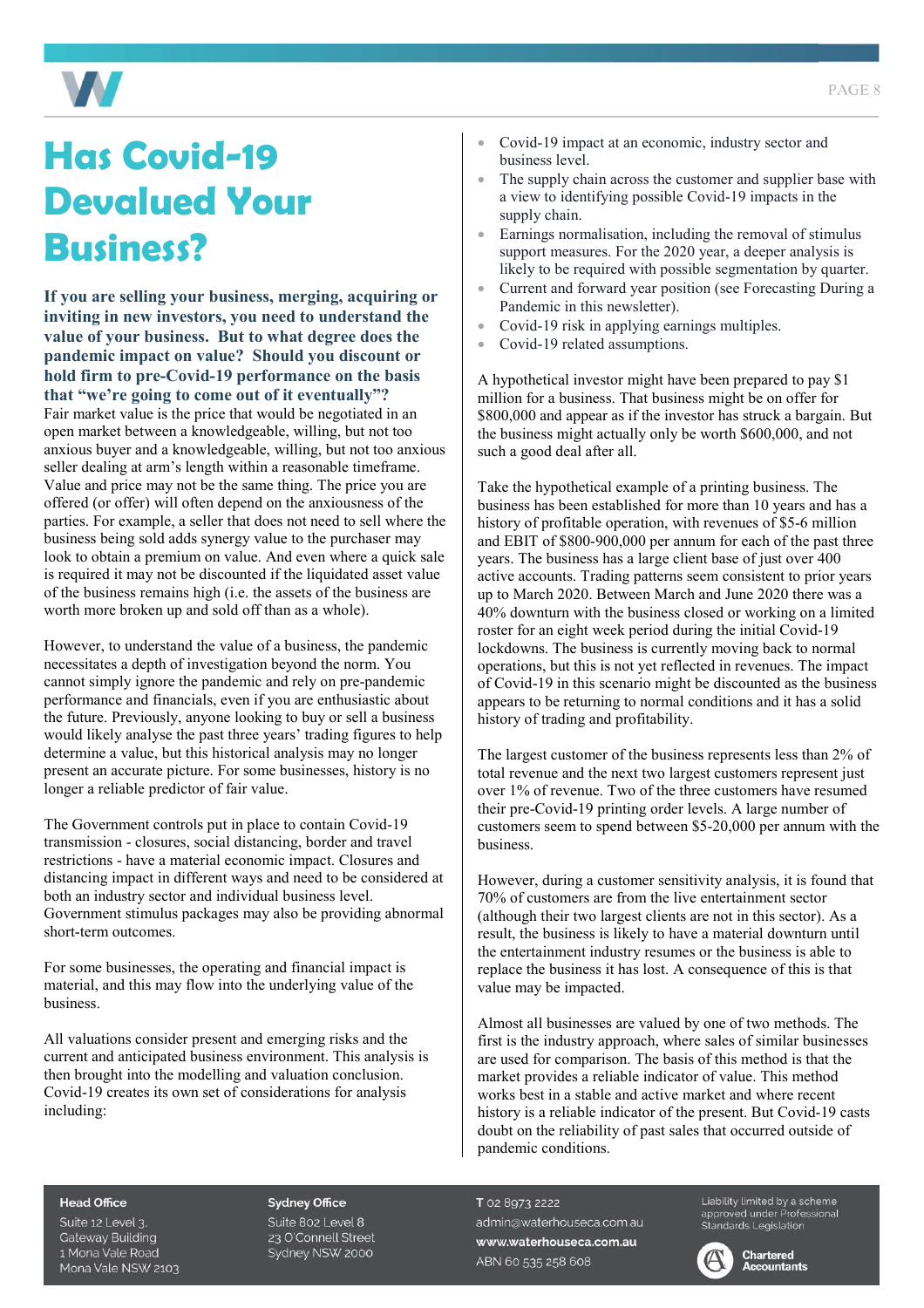

The other typical method of valuing a business is based on its maintainable earnings. This method is used for businesses with a trading history where it is likely that the value of the business will exceed the underlying value of its assets. This method determines the future maintainable earnings of the business, an appropriate earnings multiple, and the value of any assets surplus to the core business. The multiple applied to the business may be impacted by Covid-19 as the multiple falls as risk increases. For example, a business that was valued at four times earnings pre-pandemic might achieve a lower multiple as the pandemic presents a risk to the likelihood of the business achieving earnings consistent with pre-pandemic conditions.

The pandemic has added significantly greater complexity to the valuation process, meaning buyers and sellers should work even more closely with their advisers before making a decision.

**If you are purchasing a business and would like due diligence completed, or are looking to sell, merge or engage with investors, contact us for more details on the steps to take.**

### **Funding for the Arts: What's Available and how You can get it**

#### **Will the Prime Minister's targeted \$250 million package of funding to support cultural and creative projects and initiatives save the industry?**

The arts funding is aimed at kick starting the sector with funding preferencing commercial initiatives that generate jobs and are expected to have a positive economic impact. That is, this is an economic package as opposed to creative or cultural funding.

| Area                      | Total   |                          |
|---------------------------|---------|--------------------------|
|                           | Funding |                          |
| <b>Seed Investment to</b> | \$75m   | The competitive grant    |
| Reactivate                |         | is administered          |
| <b>Productions and</b>    |         | through the Restart      |
| Tours                     |         | Investment to Sustain    |
|                           |         | and Expand (RISE)        |
| Productions, festivals    |         | Fund and provides        |
| and events -              |         | seed funding to          |
| including theatre,        |         | substitute for the       |
| dance, community          |         | capital lost as a result |
| and arts and culture      |         | of cancellations and     |
| gatherings.               |         | rescheduling of          |
|                           |         | events.                  |
| Individuals are able      |         |                          |
| to apply for funding      |         | Grants range from        |
|                           |         | \$75,000 to \$2m.        |

|                           |       | Part of the funding    |
|---------------------------|-------|------------------------|
|                           |       | has been earmarked     |
|                           |       | for music recovery -   |
|                           |       | recording and          |
|                           |       | distribution,          |
|                           |       | contemporary music     |
|                           |       | touring, the           |
|                           |       | development of safe    |
|                           |       | venue infrastructure   |
|                           |       | and protocols          |
| <b>Show Starter Loans</b> | \$90m | In a move to free up   |
|                           |       | capital, the           |
| Businesses able to        |       | Government is          |
| generate jobs -           |       | providing a 100%       |
| including through the     |       | guarantee for loans    |
| synergy between arts      |       | through financial      |
| and entertainment         |       | institutions to assist |
| and travel, tourism       |       | arts and               |
| and hospitality           |       | entertainment          |
|                           |       | businesses to fund     |
|                           |       | new productions and    |
|                           |       | events.                |
|                           |       |                        |
|                           |       | Lenders will provide   |
|                           |       | facilities that only   |
|                           |       | have to be drawn       |
|                           |       | down if needed. Loan   |
|                           |       | terms will be up to    |
|                           |       | five years, with an    |
|                           |       | initial 12 month       |
|                           |       | repayment deferral.    |
|                           |       | That is, the amount    |
|                           |       | drawn down will        |
|                           |       | need to be paid back,  |
|                           |       | but in the event the   |
|                           |       | loan cannot be repaid, |
|                           |       | the bank is protected. |
|                           |       |                        |
|                           |       | The loans are part of  |
|                           |       | the Government's       |
|                           |       | existing Coronavirus   |
|                           |       | Small and Medium       |
|                           |       |                        |
|                           |       | Enterprises            |
|                           |       | (SME) Guarantee        |

#### $PAGFQ$

#### **Head Office**

Suite 12 Level 3. **Gateway Building** 1 Mona Vale Road Mona Vale NSW 2103

#### **Sydney Office**

Suite 802 Level 8 23 O'Connell Street Sydney NSW 2000

T 02 8973 2222 admin@waterhouseca.com.au www.waterhouseca.com.au ABN 60 535 258 608

Liability limited by a scheme approved under Professional<br>Standards Legislation

Scheme



**Chartered Accountants**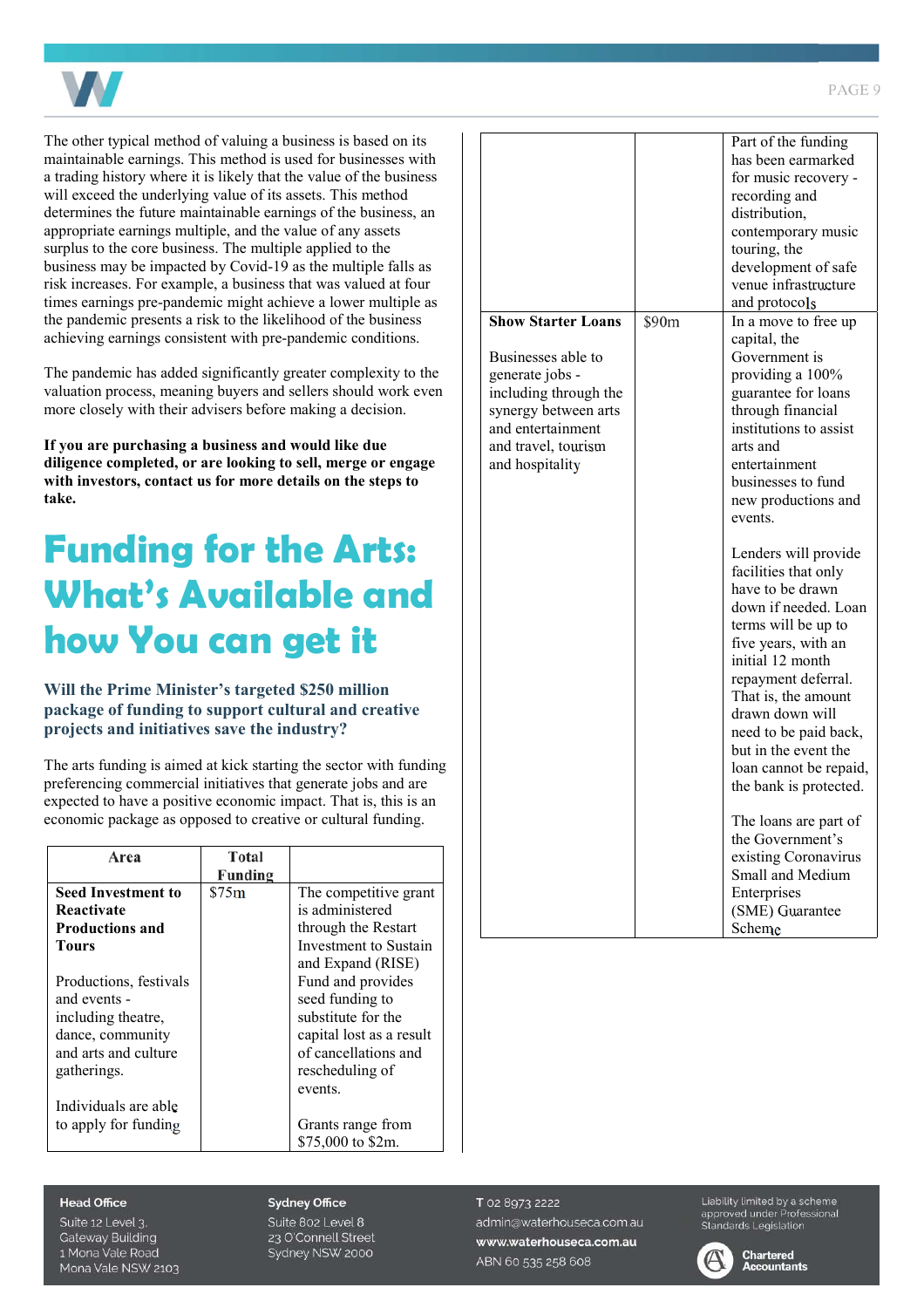

| <b>Local Screen</b>   | \$50m | A Temporary              |
|-----------------------|-------|--------------------------|
| <b>Production</b>     |       | <b>Interruption Fund</b> |
|                       |       | (TIF) for Screen         |
| Local film and        |       | Australia for local      |
| television            |       | film and television      |
| productions           |       | producers to restart     |
|                       |       | filming - see Screen     |
|                       |       | Australia's Funding      |
|                       |       | and Support              |
|                       |       | initiatives page.        |
|                       |       |                          |
|                       |       | The fund commences       |
|                       |       | from 1 July 2020 for     |
|                       |       | 12 months                |
| Sector-Significant    | \$35m | Funding to support       |
| Organisations         |       | significant              |
|                       |       | Commonwealth-            |
| Support significant   |       | funded arts and          |
| Commonwealth-         |       | culture organisations    |
| funded arts and       |       | facing threats to their  |
| culture organisations |       | viability due to         |
|                       |       | Covid-19                 |

Outside of the funding package, [SupportAct](https://supportact.org.au/get-help-2/) received \$10m in funding for Covid-19 crisis relief grants. Crisis funding is accessible to:

- Musicians, crew and music workers who are unable to access Government benefits due to eligibility or other issues
- Music workers who have been able to access Government benefits, but are still facing financial hardship; and
- Those who are suffering financial hardship as a result of injury, ill-health or a mental health issue that is managed through a current mental health plan.

To be eligible, you will need to be a musician, crew or music worker who:

- Is an Australian citizen, permanent resident or has a valid working visa.
- Can prove you have been working in the music industry for three years.
- Can provide names and details of two professional referees.
- Have household expenses greater than household income.

Other financial support is available through JobKeeper (including the self-employed) or JobSeeker.

For more details see [The Office for the Arts Covid-19](https://www.arts.gov.au/covid-19-update) update.

For many in this sector, the funding is helpful, but the future will be determined by how quickly or otherwise the distancing measures are retracted. After all, most entertainment relies on a crowd.

### **Forecasting During a Pandemic**

#### **How do you plan for uncertainty when every assumption is subject to change?**

Now more than ever business operators should have a plan in place to manage during uncertain times. Even if your business is not directly impacted, it is likely your customers, your supply chain and your workforce will be to some extent.

#### **Understand Where You Stand Now**

Businesses fail (or fail to thrive) for a myriad of reasons, but the precursor is often a failure to understand what is occurring and what to monitor. Strategically, managers need to be on top of their numbers to identify and manage problems before they get out of hand. If you do not know what the key drivers of your business are - the things that make the difference between doing well and going under - then it is time to find out.

#### **Understanding Your Cost Structure**

Do you know what your real cost of doing business is? Your break even point is the level of sales activity where your business is neither making a profit or a loss. Calculate your break even point by dividing your fixed expenses by your gross profit margin. This figure represents the level of sales income you need to break even.

Understanding your break even point is crucial particularly when supply chains are impacted.

Not only will your break even point assist you to monitor business performance, it is critical when deciding whether or not to offer a discount. If your break even point is well below your current operating level then you have a good buffer in your profits to manage growth, invest in further capital opportunities, and to protect yourself against further downturns in operating performance. And before you say "I know that" ask yourself how many people actually put this theory into practice. Even some of the largest businesses have been caught out on this one and tie up valuable resources in unprofitable projects and products.

Putting up your prices during down times is not an act of social betrayal. If your prices have increased you should flow these through unless you are comfortable making less for the same amount of effort, or you are in an industry that is so price sensitive you have no choice but to follow the lead of larger businesses.

Discounting creates a leverage impact on profits. By discounting you are giving away some or all of your profits. The key is to

#### **Head Office**

Suite 12 Level 3. **Gateway Building** 1 Mona Vale Road Mona Vale NSW 2103

#### **Sydney Office**

Suite 802 Level 8 23 O'Connell Street Sydney NSW 2000 T 02 8973 2222 admin@waterhouseca.com.au www.waterhouseca.com.au ABN 60 535 258 608

Liability limited by a scheme Elebrity immedibly a scrieme<br>approved under Professional<br>Standards Legislation

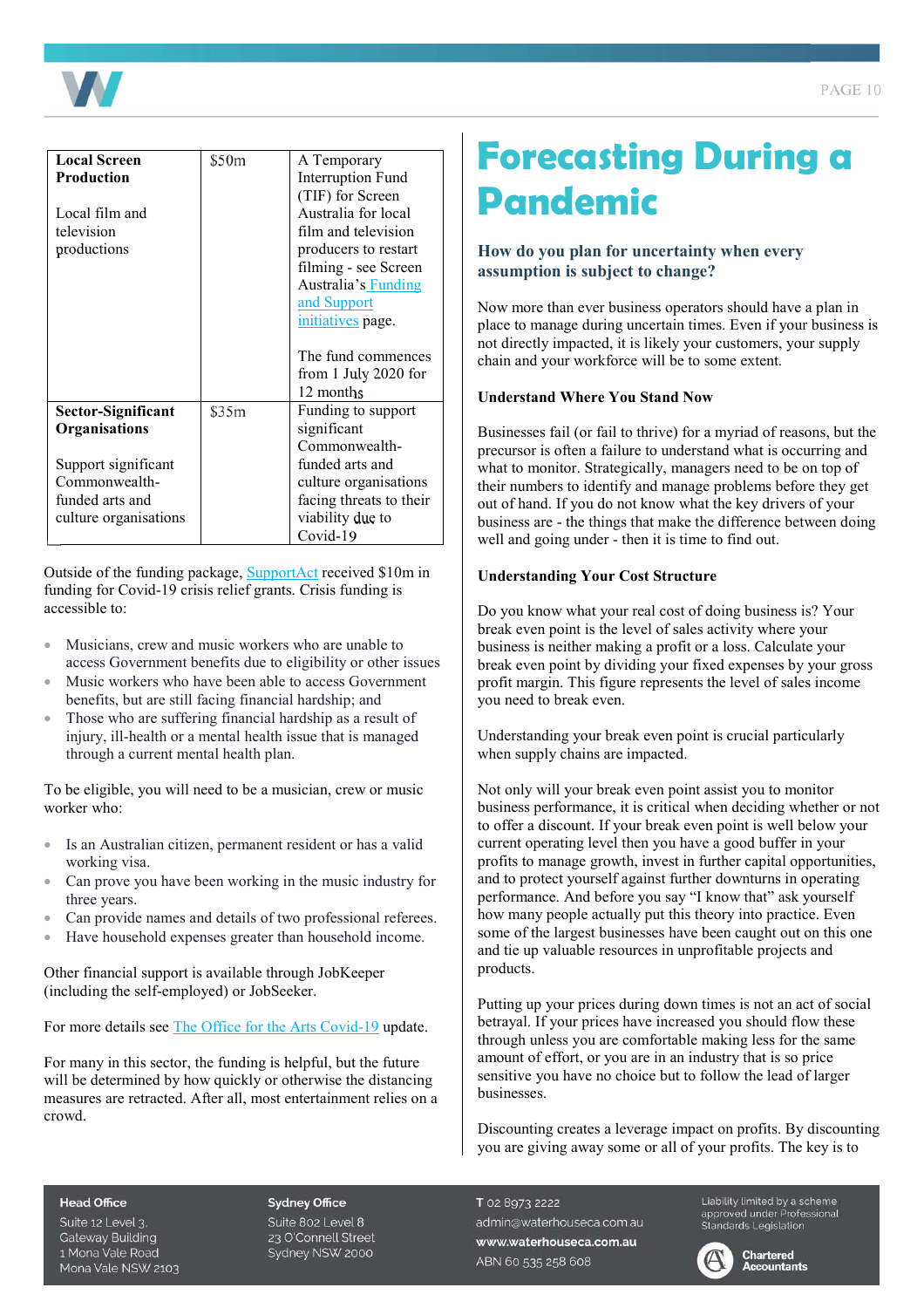

understand the impact and just how far you can go. For example, a business with a 30% gross profit margin that offers a 25% discount (certainly nothing unusual about that in today's market) needs a 500% increase in sales volume just to maintain the same position  $-$  and, in almost all cases, that is just not going to happen. The result generally is that the business trades below its break even point and generates a loss. You can only do that for a limited amount of time (and some of your larger competitors might be engaging in a discounting war with you in an attempt to bury you once and for all).

If your business needs cash and needs it quickly, discounting might be the only way to shift stock but understand the implications.

#### **Plan, Review and Adjust**

Your budget should be your best estimate of what is likely to occur based on current knowledge. To manage change, you can scenario plan where your budget forms the baseline, but you also forecast best and worst case scenarios based on potential risks and their likelihood (e.g. the impact of another lockdown). Or, the simplest method is to use your budget as a baseline and regularly review and adjust depending on current conditions.

The greatest risk to your profit is unlikely to come from your cost structure. It is more likely to be revenue volatility. Keep your eye on your cost structure and make sensible cuts where appropriate. But in your search for savings do not remove your essential revenue generating capacity that you need.

A lack of profit will eventually erode your business, but not enough cash will kill it stone dead. Businesses will fail because they do not manage their cash position. Plan, track and measure your cashflow. This not only means closely monitoring your debtor collections and inventory, but also running a rolling three month cashflow position. This should provide an early warning of brewing problems.

Manage your debt levels carefully (your bank is likely to). While there is nothing wrong with debt, it is likely that the banks will be closely watching customer accounts. Where you have loan facilities in place make sure that you understand the loan terms and any debt covenants that you have entered into. These covenants could include regular reporting to the bank, debtor and working capital ratios, or debt to equity ratios. Where the banks may have been more relaxed about these in the past, this year will be different. If you believe that you need additional funding, talk to your bank early and do not wait until the last minute. You will need to present your case on why you need it, how much, for how long and when it will be repaid.

Cashflows, operating budgets, cost control and debt management all need to be part of your business management. The more in control you are the lower your risk position.

#### **Understand the External Environment**

The Covid-19 pandemic has implications well beyond the economy; it has changed how business operates and how consumers act. While comparisons are made to the 2008 Global Financial Crisis and the recessions of the 1980s and 1990s, the reality is we have no case study. There is no rule book for the post -pandemic road to recovery as this is not an economic event. The pandemic pulls the economy up short curtailing both supply and demand; businesses are not operating at capacity and fewer people are working.

The Federal Budget will be released on 6 October 2020 and we are expecting to see the Government invest heavily in job creating projects. Many of these will be focussed on infrastructure. Each of these projects will have a flow-through effect to the broader economy. We will bring you our insights soon after the budget and you should look to see if there are opportunities your business can capture.

Understanding your supply chain is important. Risk manage and plan for changing conditions. For example, what is your business's ability to manage a surge in demand? Do you have a small supply base, and what would happen if your primary supplier went into bankruptcy? Do you have a good flow of information across your supply chain or is there a lack of transparency and knowledge? Do transport problems risk your ability to supply? Assess it, understand it, and manage the risks.

When it comes to demand, there is no instant fix. The Reserve Bank of Australia (RBA) suggests the decline in GDP in the first half of 2020 is around 7% and the contraction in hours worked around 10%. The economic impact of the restrictions in Melbourne extend well beyond Victoria and are impacting more generally on consumer sentiment. This week we expect Australia to have a formal "recession" label added to our economy, formalising what most business operators already know.

But it is not all bad news, with confidence lifting on early signs that revenue is no longer declining for the majority of Australian businesses. The latest **ABS** data on the impact of Covid-19 shows fewer businesses reported a decline in revenue in August (41%) compared to July (46%), and fewer still expect a decline in September (28%).

However, 35% of businesses expect it to be "difficult or very difficult" to meet financial commitments over the next three months, with small and medium businesses almost twice as likely as large businesses to fall into this category. Understandably, the response to this question is heavily weighted towards those operating under Government required restrictions and lockdowns.

The RBA is working with three scenarios for Australia's economic outlook: a baseline, upside and downside scenario. In the baseline scenario, conditions improve in the second half of

#### **Head Office**

Suite 12 Level 3. **Gateway Building** 1 Mona Vale Road Mona Vale NSW 2103

#### **Sydney Office**

Suite 802 Level 8 23 O'Connell Street Sydney NSW 2000 T 02 8973 2222 admin@waterhouseca.com.au www.waterhouseca.com.au ABN 60 535 258 608